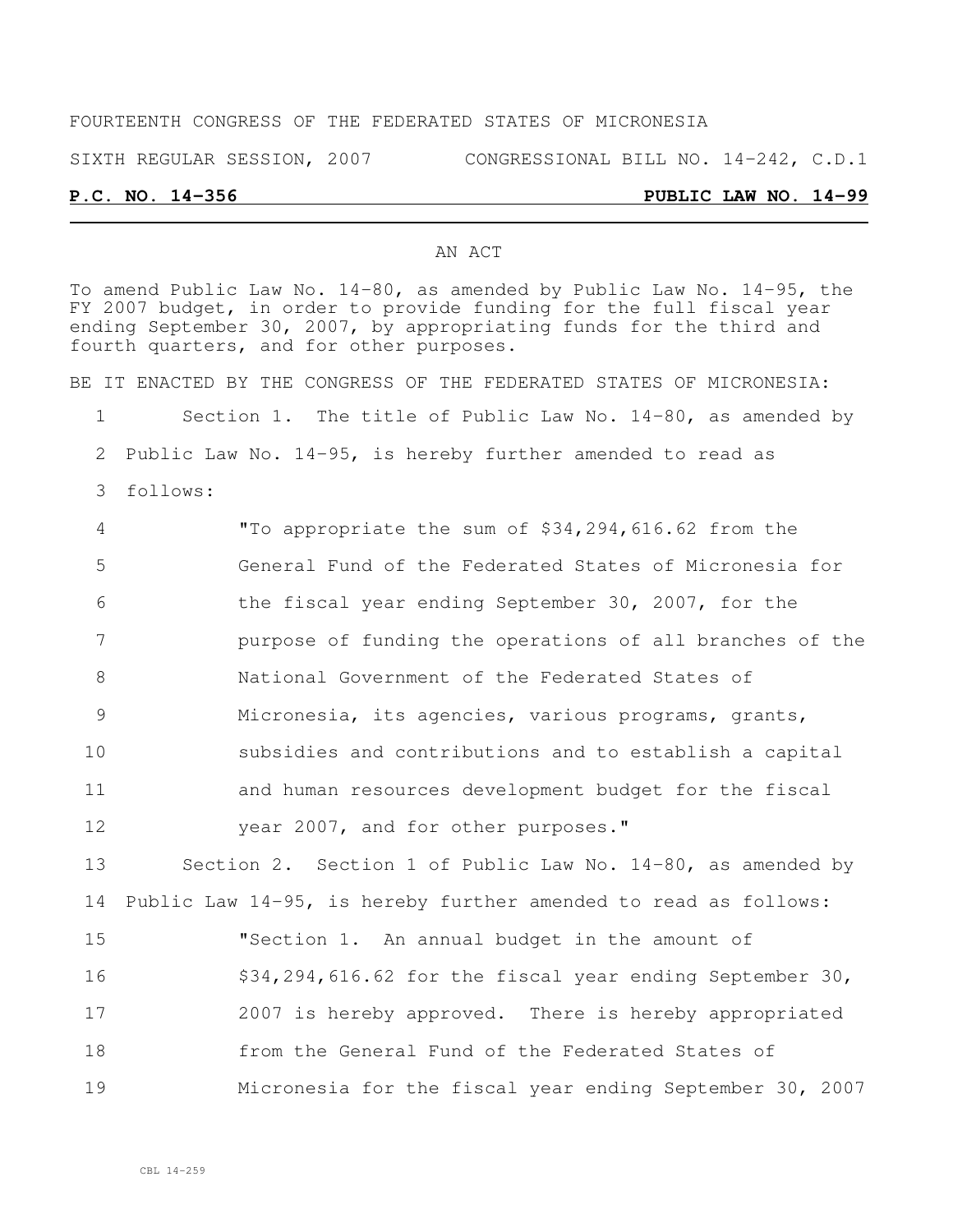| $\mathbf 1$  | the sum of $$34,294,616.62$ for the purpose of funding the  |
|--------------|-------------------------------------------------------------|
| $\mathbf{2}$ | operations of all branches of the National Government of    |
| 3            | the Federated States of Micronesia, its agencies,           |
| 4            | various programs, grants, subsidies and contributions;      |
| 5            | and capital and human resource development for the          |
| 6            | fiscal year ending September 30, 2007. The sum              |
| 7            | appropriated herein shall be apportioned as follows."       |
| 8            | Section 3. Section 2 of Public Law No. 14-80, as amended by |
| 9            | Public Law No. 14-95, is hereby further amended to read as  |
| 10           | follows:                                                    |
| 11           | "Section 2. Operating expenses of the Executive Branch.     |
| 12           | The sum of \$15,440,322 or so much thereof as may be        |
| 13           | necessary, is hereby appropriated from the General Fund     |
| 14           | of the Federated States of Micronesia for the fiscal        |
| 15           | year ending September 30, 2007, for the purpose of          |
| 16           | funding the operations of the Executive Branch of the       |
| 17           | National Government for the fiscal year 2007. The sum       |
| 18           | appropriated by this section shall be apportioned as        |
| 19           | follows:                                                    |
| 20           | (1) Office of the President.                                |
| 21           | \$600,517, or so much thereof as may be necessary, for      |
| 22           | the operations of the Office of the President for the       |
| 23           | fiscal year 2007. The sum appropriated herein shall be      |
| 24           | apportioned as follows:                                     |
| 25           | 267,341                                                     |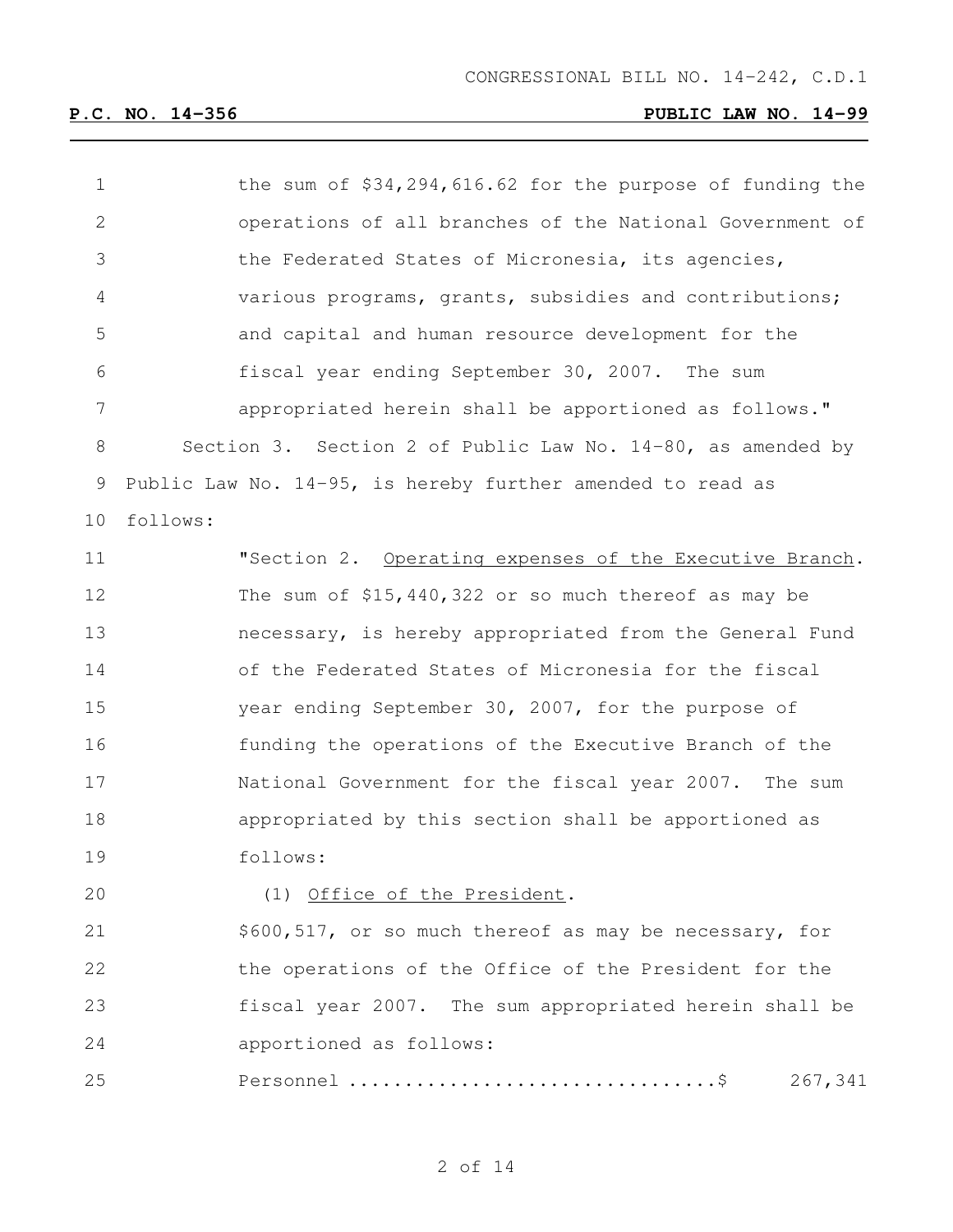| $\mathbf 1$  | $Travel \dots \dots \dots \dots \dots \dots \dots \dots \dots \dots \dots \dots \dots$<br>98,176 |  |
|--------------|--------------------------------------------------------------------------------------------------|--|
| $\mathbf{2}$ | Contractual Services<br>140,000                                                                  |  |
| 3            | 70,000                                                                                           |  |
| 4            | Fixed Assets<br>25,000                                                                           |  |
| 5            | (2) Department of Foreign Affairs.                                                               |  |
| 6            | \$2,956,506, or so much thereof as may be                                                        |  |
| 7            | necessary, for the operations of the                                                             |  |
| 8            | Department of Foreign Affairs for the fiscal                                                     |  |
| 9            | year 2007. The sum appropriated herein shall                                                     |  |
| 10           | be apportioned as follows:                                                                       |  |
| 11           | Personnel \$ 1,172,209                                                                           |  |
| 12           | $Travel \dots \dots \dots \dots \dots \dots \dots \dots \dots \dots \dots \dots$<br>140,060      |  |
| 13           | 1,374,907<br>Contractual Services                                                                |  |
| 14           | 267,850                                                                                          |  |
| 15           | 1,480<br>Fixed Assets                                                                            |  |
| 16           | (3) Department of Finance and Administration.                                                    |  |
| 17           | \$2,520,228, or so much thereof as may be                                                        |  |
| 18           | necessary, for the operations of the                                                             |  |
| 19           | Department of Finance and Administration for                                                     |  |
| 20           | the fiscal year 2007. The sum appropriated                                                       |  |
| 21           | herein shall be apportioned as follows:                                                          |  |
| 22           | 1,292,706                                                                                        |  |
| 23           | 202,400                                                                                          |  |
| 24           | 652,088<br>Contractual Services                                                                  |  |
| 25           | 331,834                                                                                          |  |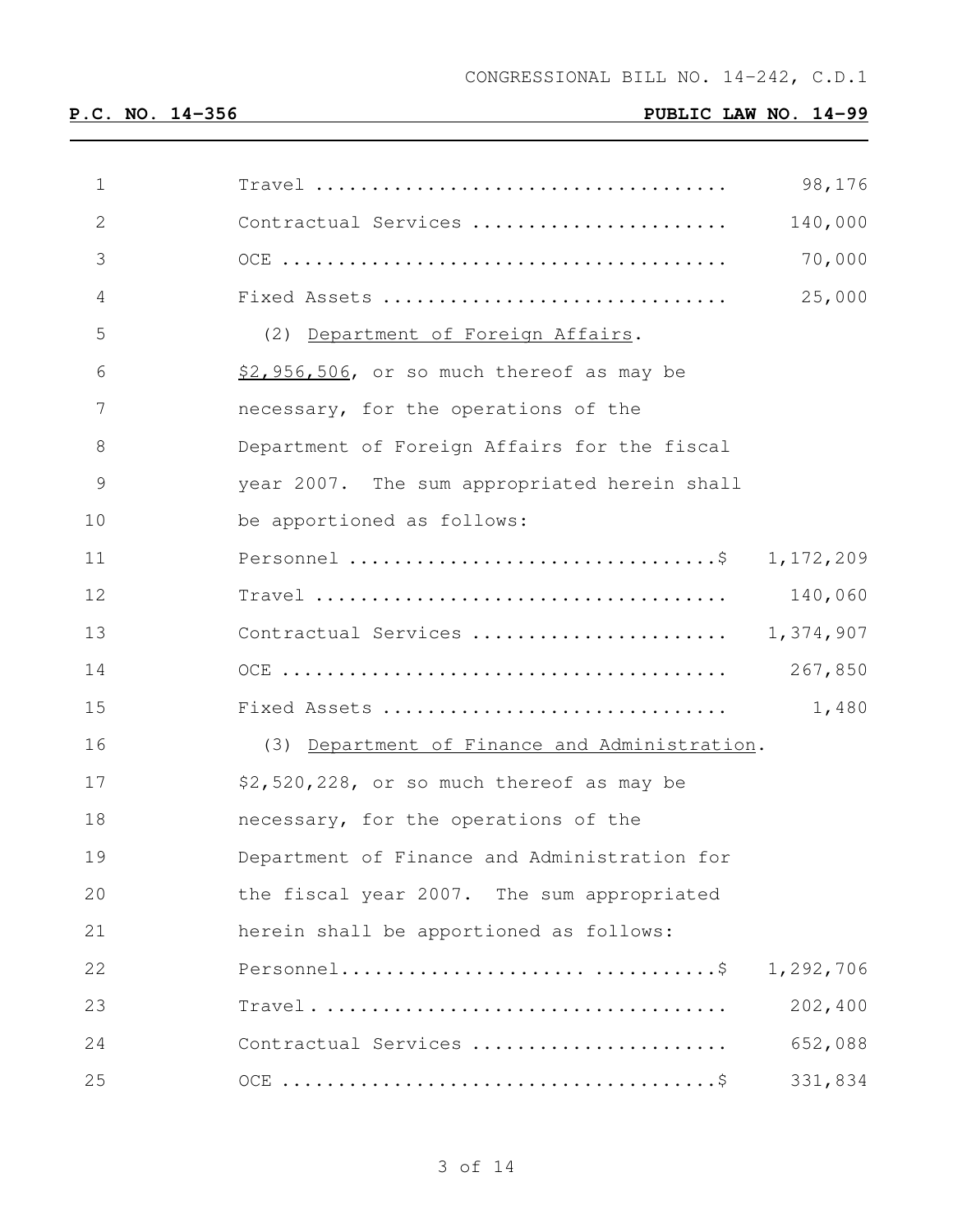| $\mathbf 1$   | Fixed Assets                                  | 41,200   |
|---------------|-----------------------------------------------|----------|
| $\mathbf{2}$  | (4) Department of Economic Affairs.           |          |
| 3             | \$1,174,769, or so much thereof as may be     |          |
| 4             | necessary, for the operations of the          |          |
| 5             | Department of Economic Affairs for the fiscal |          |
| 6             | year 2007. The sum appropriated herein shall  |          |
| 7             | be apportioned as follows:                    |          |
| 8             |                                               | 833, 325 |
| $\mathcal{G}$ |                                               | 69,169   |
| 10            | Contractual Services                          | 112,275  |
| 11            | OCE                                           | 138,000  |
| 12            | Fixed Assets                                  | 22,000   |
| 13            | (5) Department of Transportation,             |          |
| 14            | Communication and Infrastructure.             |          |
| 15            | \$1,485,990, or so much thereof as may be     |          |
| 16            | necessary, for the operations of the          |          |
| 17            | Department of Transportation, Communications  |          |
| 18            | and Infrastructure for the fiscal year 2007.  |          |
| 19            | The sum appropriated herein shall be          |          |
| 20            | apportioned as follows:                       |          |
| 21            |                                               | 579,942  |
| 22            |                                               | 103,000  |
| 23            | Contractual Services                          | 725,048  |
| 24            |                                               | 70,000   |
| 25            |                                               | 8,000    |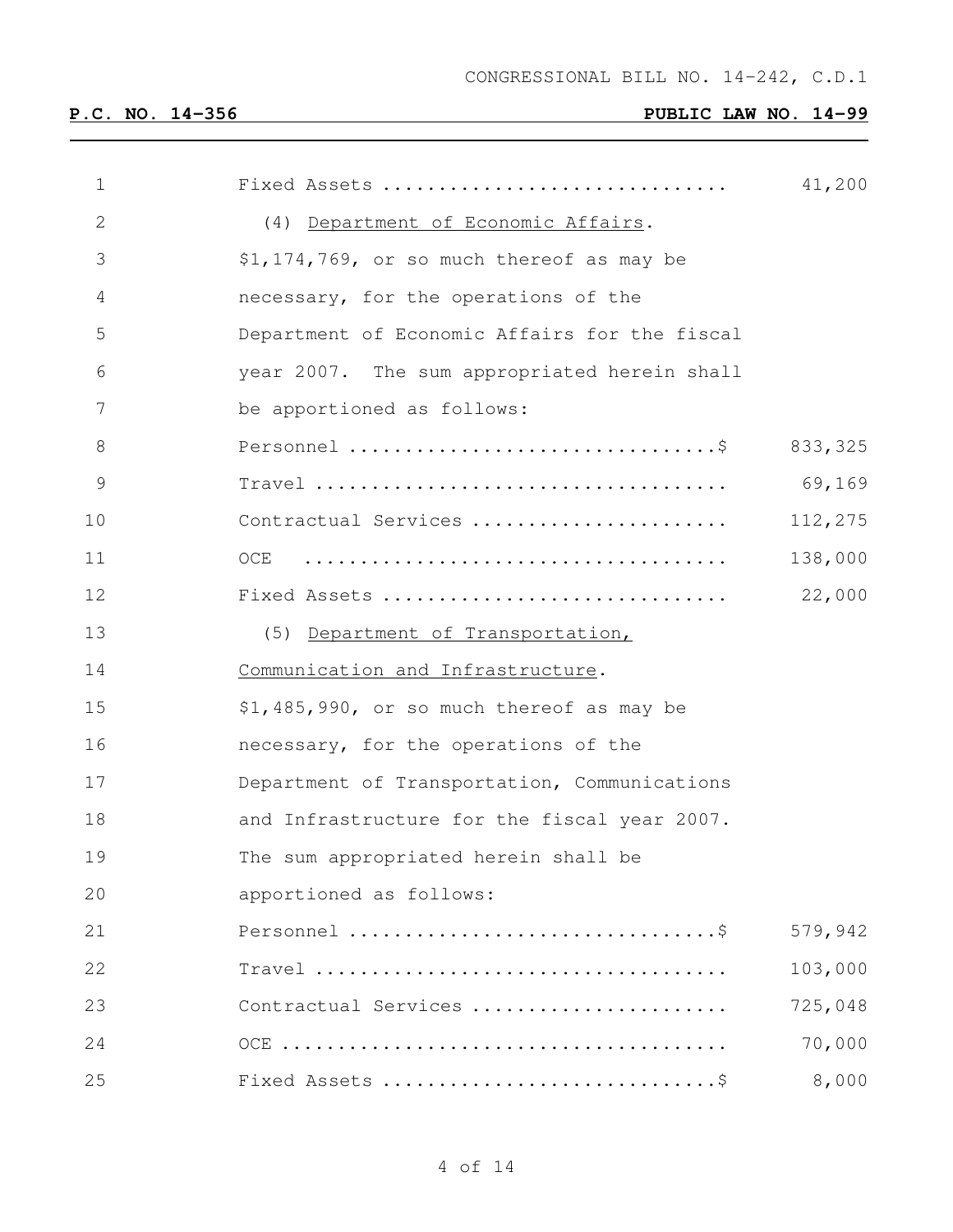| $\mathbf 1$    | (6) Department of Health, Education           |
|----------------|-----------------------------------------------|
| 2              | and Social Affairs.                           |
| 3              | \$2,710,685, or so much thereof as may be     |
| 4              | necessary, for the operations of the          |
| 5              | Department of Health, Education and Social    |
| 6              | Affairs for the fiscal year 2007. Of the      |
| $\overline{7}$ | total funds appropriated herein, \$359,080    |
| 8              | shall be deemed to come from funds available  |
| $\mathsf 9$    | under the amended Compact for the education   |
| 10             | sector, \$767,164 from the health sector, and |
| 11             | \$1,287,688 from the supplemental education   |
| 12             | grant (SEG) for fiscal year 2006, provided    |
| 13             | that, these funds shall not be allotted or    |
| 14             | obligated until such time as formal approval  |
| 15             | has been obtained in accordance with the      |
| 16             | Amended Compact of Free Association. The sum  |
| 17             | appropriated herein shall be apportioned as   |
| 18             | follows:                                      |
| 19             | 803,480                                       |
| 20             | 259,211                                       |
| 21             | 186,387<br>Contractual Services               |
| 22             | 1,456,907                                     |
| 23             | 4,700<br>Fixed Assets                         |
| 24             | (7) Department of Justice.                    |
| 25             | \$2,533,589, or so much thereof as may be     |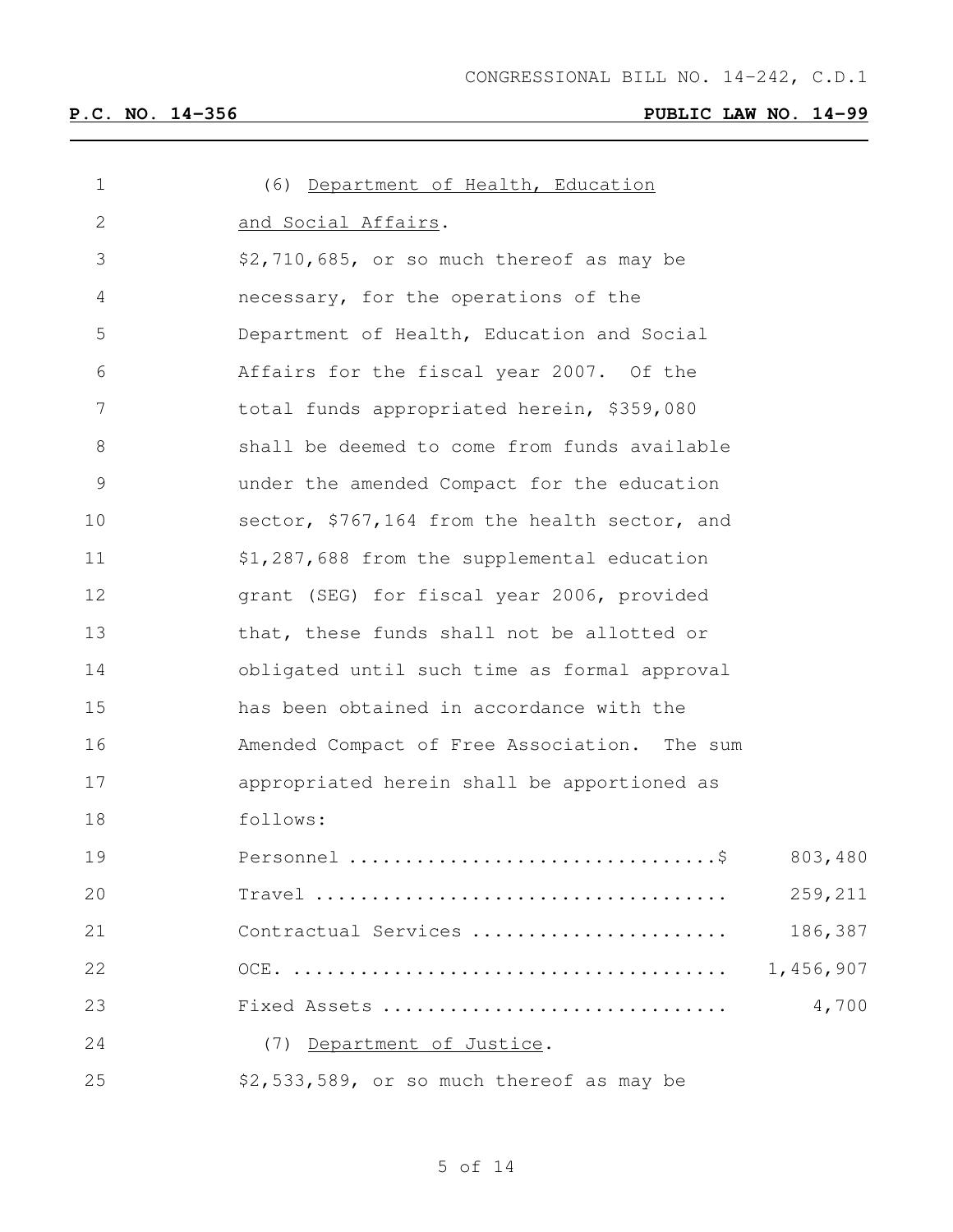| 1  | necessary, for the operations of the           |         |
|----|------------------------------------------------|---------|
| 2  | Department of Justice for the fiscal year      |         |
| 3  | 2007. The sum appropriated herein shall be     |         |
| 4  | apportioned as follows:                        |         |
| 5  | Personnel \$ 1,844,130                         |         |
| 6  |                                                | 104,000 |
| 7  | Contractual Services                           | 120,100 |
| 8  |                                                | 465,359 |
| 9  | Fixed Assets                                   | $-0-$   |
| 10 | (8) Office of the Public Defender.             |         |
| 11 | \$635,991, or so much thereof as may be        |         |
| 12 | necessary, for the operations of the Office of |         |
| 13 | the Public Defender for the fiscal year 2007.  |         |
| 14 | The sum appropriated herein shall be           |         |
| 15 | apportioned as follows:                        |         |
| 16 |                                                | 458,244 |
| 17 |                                                | 69,503  |
| 18 | Contractual Services                           | 52,044  |
| 19 |                                                | 47,350  |
| 20 | Fixed Assets                                   | 8,850   |
| 21 | (9) Office of Compact Management.              |         |
| 22 | \$822,047, or so much thereof as may be        |         |
| 23 | necessary, for the operations of the Office of |         |
| 24 | Compact Management for the fiscal year 2007.   |         |
| 25 | Of the total funds appropriated herein,        |         |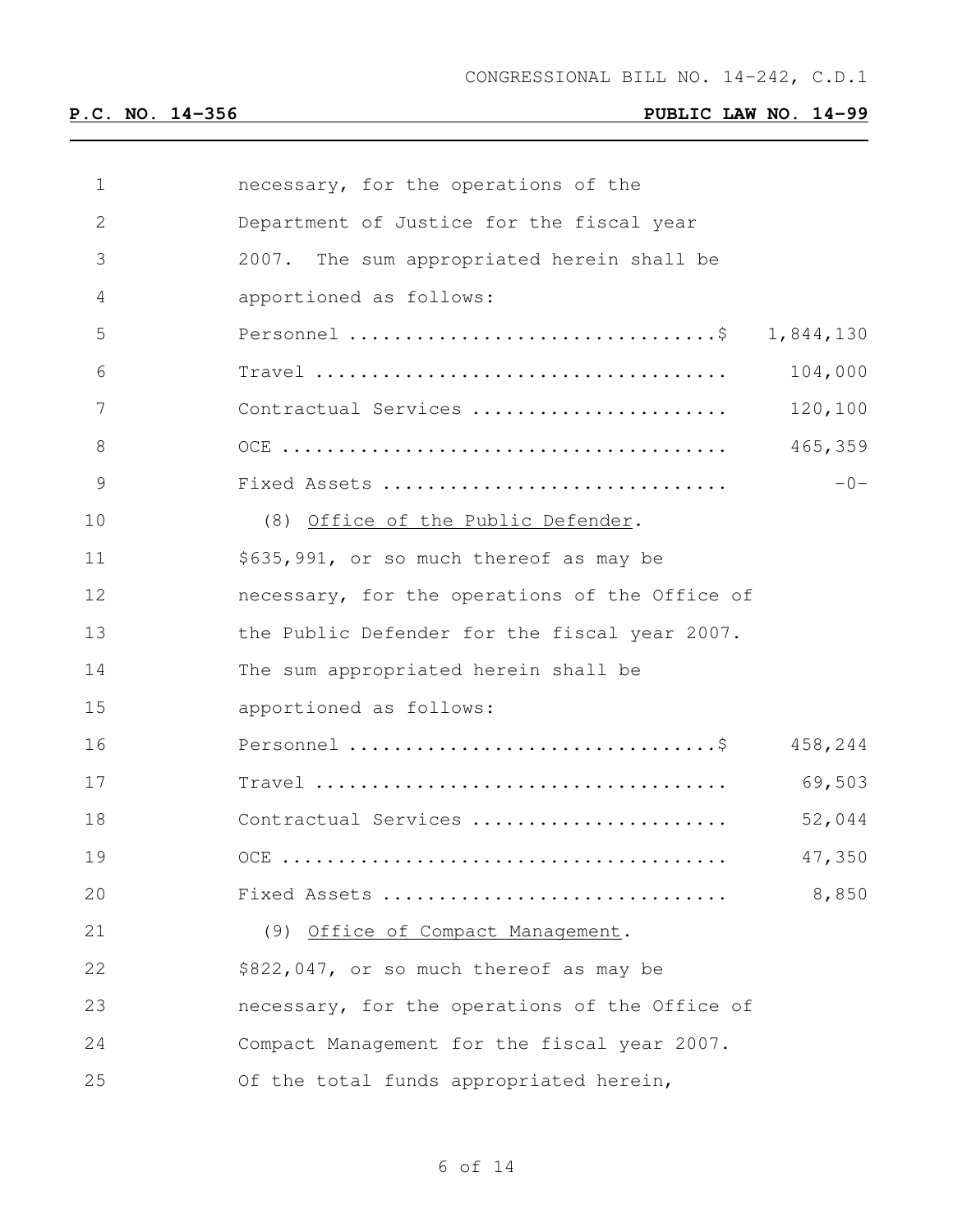| \$300,000 shall be deemed to come from funds    |         |
|-------------------------------------------------|---------|
| available under the amended Compact carryover   |         |
| from fiscal year 2005 and shall be used for     |         |
| foreign consultant fees, provided that, these   |         |
| funds shall not be allotted or obligated until  |         |
| such time as formal approval has been obtained  |         |
| in accordance with the amended Compact. The     |         |
| sum appropriated herein shall be apportioned    |         |
| as follows:                                     |         |
|                                                 | 97,247  |
|                                                 | 70,000  |
| Contractual Services                            | 602,800 |
|                                                 | 34,000  |
| Fixed Assets                                    | 18,000" |
| Section 4. Section 3 of Public Law No. 14-80 is |         |
| hereby amended to read as follows:              |         |
| "Section 3. Operating expenses of the           |         |
| Legislative Branch. The sum of \$3,222,164, or  |         |
| so much thereof as may be necessary, is hereby  |         |
| appropriated from the General Fund of the       |         |
| Federated States of Micronesia for the fiscal   |         |
| year ending September 30, 2007, for the         |         |
| operations of the Legislative Branch of the     |         |
| National Government for the fiscal year 2007.   |         |
| The sum appropriated by this section shall be   |         |
|                                                 |         |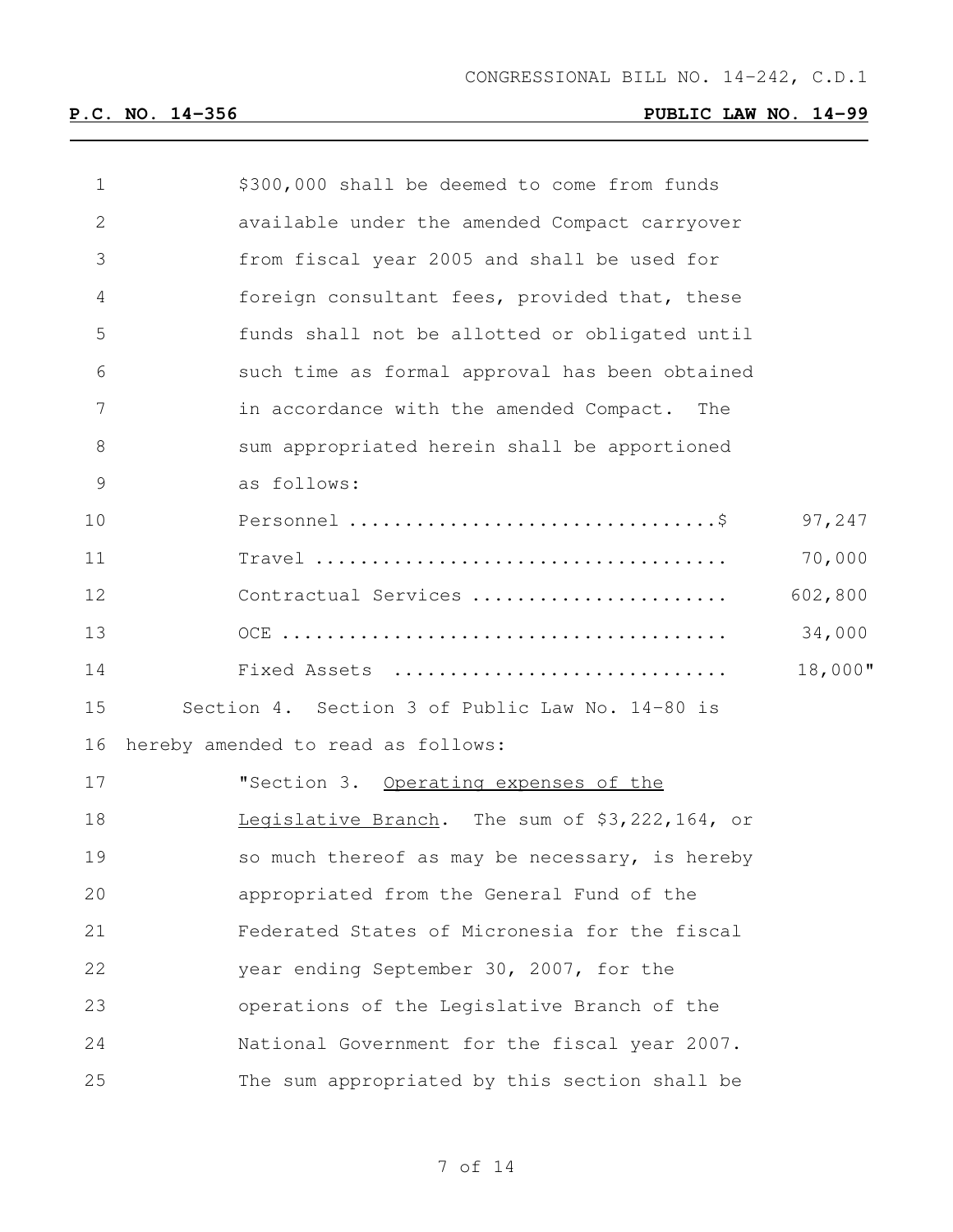| 1            | apportioned as follows:                                                          |         |
|--------------|----------------------------------------------------------------------------------|---------|
| $\mathbf{2}$ | (1) Speaker and Members.                                                         |         |
| 3            | \$1,482,771, or so much thereof as may be                                        |         |
| 4            | necessary, for the operations of the Office of                                   |         |
| 5            | the Speaker and Members of the Congress of the                                   |         |
| 6            | Federated States of Micronesia for the fiscal                                    |         |
| 7            | year 2007. The sum appropriated herein shall                                     |         |
| $8\,$        | be apportioned as follows:                                                       |         |
| 9            |                                                                                  | 415,290 |
| 10           | $Travel \dots \dots \dots \dots \dots \dots \dots \dots \dots \dots \dots \dots$ | 439,881 |
| 11           | Contractual Services                                                             | 577,600 |
| 12           |                                                                                  | 50,000  |
| 13           | (2) Staff Offices.                                                               |         |
| 14           | \$1,249,393, or so much thereof as may be                                        |         |
| 15           | necessary, for the operations of the Congress                                    |         |
| 16           | staff offices for the fiscal year 2007. The                                      |         |
| 17           | sum appropriated herein shall be apportioned                                     |         |
| 18           | as follows:                                                                      |         |
| 19           |                                                                                  | 822,962 |
| 20           |                                                                                  | 109,371 |
| 21           | Contractual Services                                                             | 168,500 |
| 22           |                                                                                  | 122,340 |
| 23           | Fixed Assets                                                                     | 26,220  |
| 24           | (3) Congress Delegation Offices.                                                 |         |
| 25           | \$490,000, or so much thereof as may be                                          |         |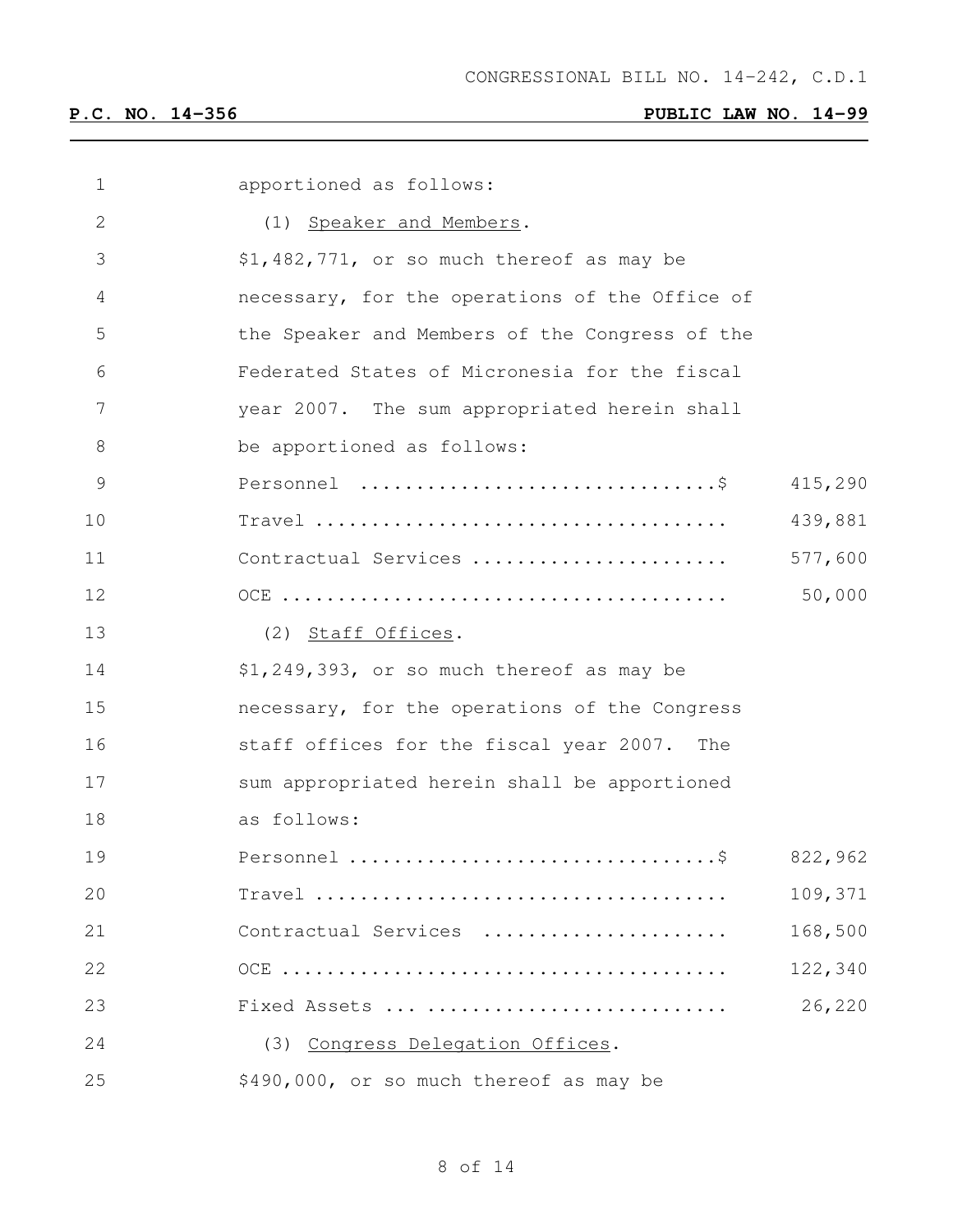| $\mathbf 1$   | necessary, for the operations of the Congress                                          |            |
|---------------|----------------------------------------------------------------------------------------|------------|
| $\mathbf{2}$  | delegation offices for the fiscal year 2007.                                           |            |
| 3             | The sum appropriated herein shall be                                                   |            |
| 4             | apportioned as follows:                                                                |            |
| 5             | (a) Kosrae Delegation Office \$                                                        | 70,000     |
| 6             | (b) Pohnpei Delegation Office                                                          | 140,000    |
| 7             | (c) Chuuk Delegation Office                                                            | 210,000    |
| $8\,$         | (d) Yap Delegation Office                                                              | $70,000$ " |
| $\mathcal{G}$ | Section 5. Section 4 of Public Law No. 14-80 is                                        |            |
| 10            | hereby amended to read as follows:                                                     |            |
| 11            | "Section 4. Operating Expenses of the                                                  |            |
| 12            | National Judiciary Branch. The sum of                                                  |            |
| 13            | \$1,103,035, or so much thereof as may be                                              |            |
| 14            | necessary, is hereby appropriated from the                                             |            |
| 15            | General Fund of the Federated States of                                                |            |
| 16            | Micronesia for the fiscal year ending                                                  |            |
| 17            | September 30, 2007, for the operations of the                                          |            |
| 18            | Judiciary Branch of the National Government                                            |            |
| 19            | for the fiscal year 2007. The sum                                                      |            |
| 20            | appropriated by this section shall be                                                  |            |
| 21            | apportioned as follows:                                                                |            |
| 22            |                                                                                        | 709,735    |
| 23            | $Travel \dots \dots \dots \dots \dots \dots \dots \dots \dots \dots \dots \dots \dots$ | 100,000    |
| 24            | Contractual Services                                                                   | 126,900    |
| 25            |                                                                                        | 166,400    |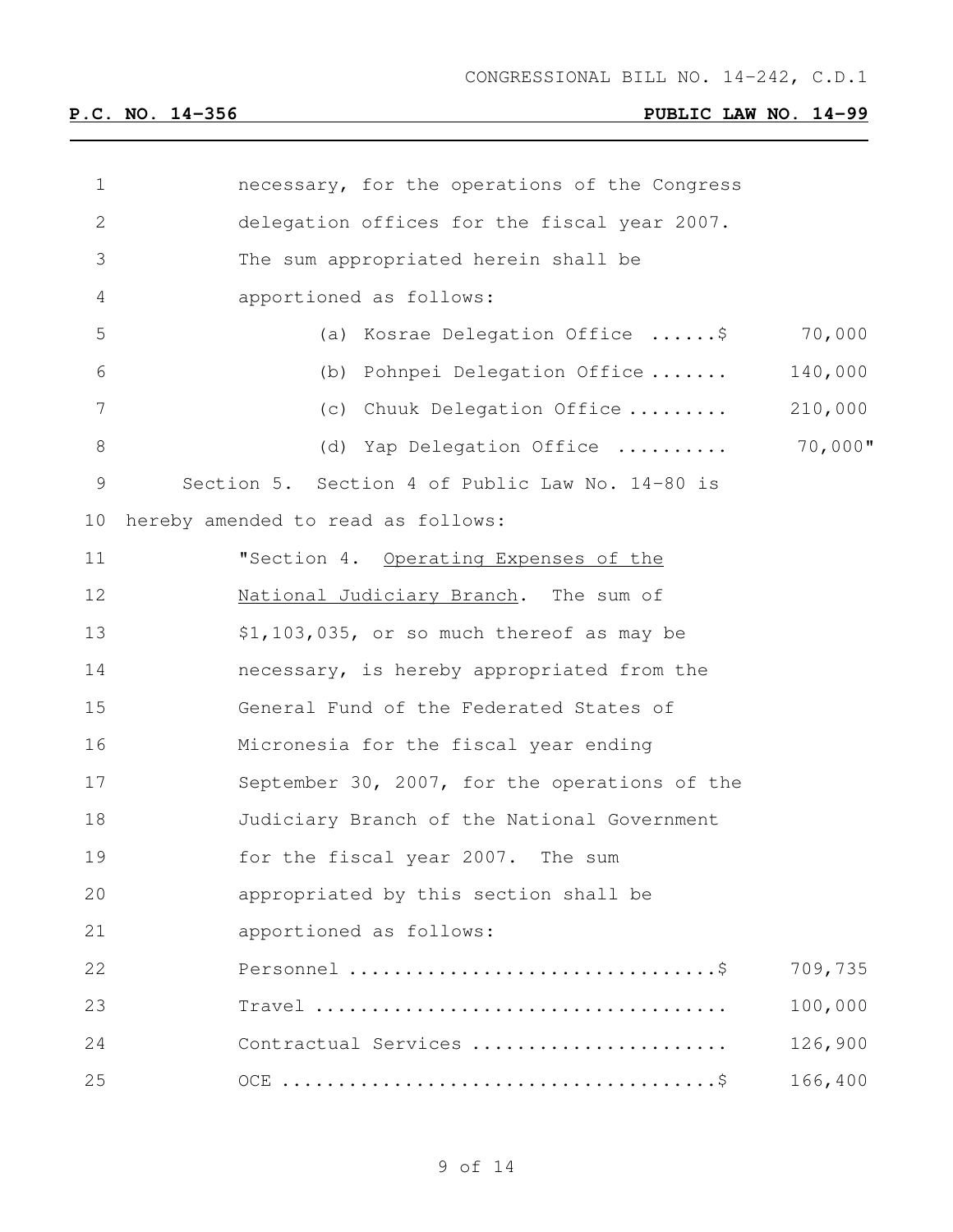| $\mathbf 1$ | Fixed Assets                                           | $-0 -$ " |
|-------------|--------------------------------------------------------|----------|
| 2           | Section 6. Section 5 of Public Law No. 14-80, as       |          |
| 3           | amended by Public Law 14-95, is hereby further amended |          |
| 4           | to read as follows:                                    |          |
| 5           | "Section 5. Operating Expenses of the Public           |          |
| 6           | Auditor's Office. The sum of \$1,007,510 or            |          |
| 7           | so much thereof as may be necessary, is                |          |
| 8           | hereby appropriated from the General Fund of           |          |
| 9           | the Federated States of Micronesia for the             |          |
| 10          | fiscal year ending September 30, 2007, for             |          |
| 11          | the operations of the National Office of the           |          |
| 12          | Public Auditor for the fiscal year 2007. Of            |          |
| 13          | the total funds appropriated herein, \$261,284         |          |
| 14          | shall be deemed to come from funds available           |          |
| 15          | under the amended Compact for Public Sector            |          |
| 16          | Capacity Building and shall be used to                 |          |
| 17          | establish a sub-office in Chuuk State,                 |          |
| 18          | provided that, these funds shall not be                |          |
| 19          | allotted or obligated until such time as               |          |
| 20          | formal approval has been obtained in                   |          |
| 21          | accordance with the amended Compact. The sum           |          |
| 22          | appropriated by this section shall be                  |          |
| 23          | apportioned as follows:                                |          |
| 24          |                                                        | 348,326  |
| 25          |                                                        | 140,000  |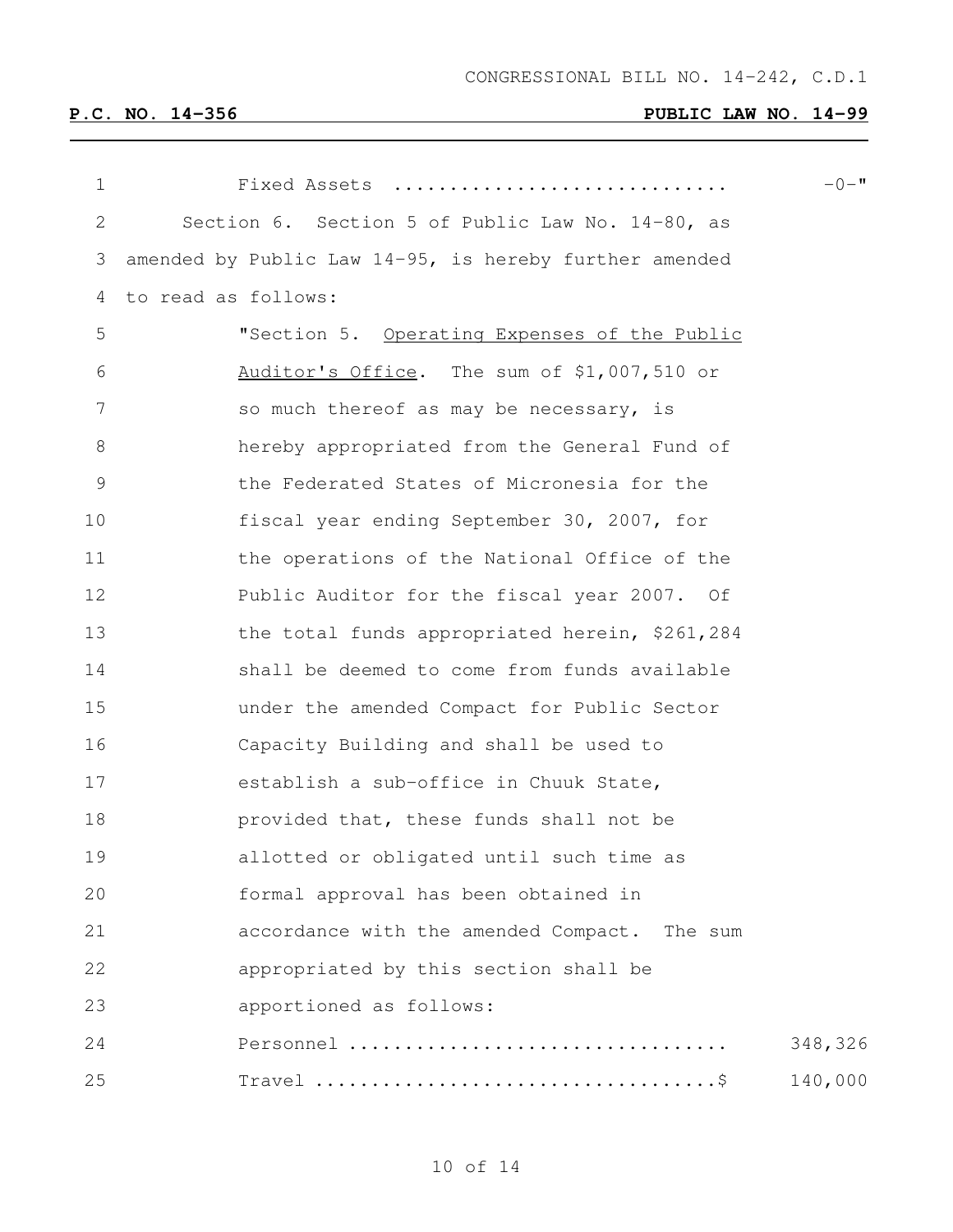| 1             | Contractual Services                            | 201,900  |
|---------------|-------------------------------------------------|----------|
| $\mathbf{2}$  | OCE                                             | 52,000   |
| 3             | Fixed Assets                                    | 4,000    |
| 4             | Establishment of Chuuk Sub-office               | 261,284" |
| 5             | Section 7. Section 6 of Public Law No. 14-80 is |          |
| 6             | hereby amended to read as follows:              |          |
| 7             | "Section 6. Operating Expenses of agencies of   |          |
| 8             | the National Government. The sum of             |          |
| $\mathcal{G}$ | \$1,437,418, or so much thereof as may be       |          |
| 10            | necessary, is hereby appropriated from the      |          |
| 11            | General Fund of the Federated States of         |          |
| 12            | Micronesia for the fiscal year ending           |          |
| 13            | September 30, 2007, for the operations of the   |          |
| 14            | following boards, commissions and agencies for  |          |
| 15            | the fiscal year 2007. The sum appropriated by   |          |
| 16            | this section shall be apportioned as follows:   |          |
| 17            | (1) National Oceanic Resource Management        |          |
| 18            | Authority (NORMA).                              |          |
| 19            | \$377,606, or so much thereof as may be         |          |
| 20            | necessary, for the operations of NORMA for the  |          |
| 21            | fiscal year 2007. The sum appropriated herein   |          |
| 22            | shall be apportioned as follows:                |          |
| 23            |                                                 | 192,506  |
| 24            |                                                 | 75,000   |
| 25            | Contractual Service \$                          | 71,700   |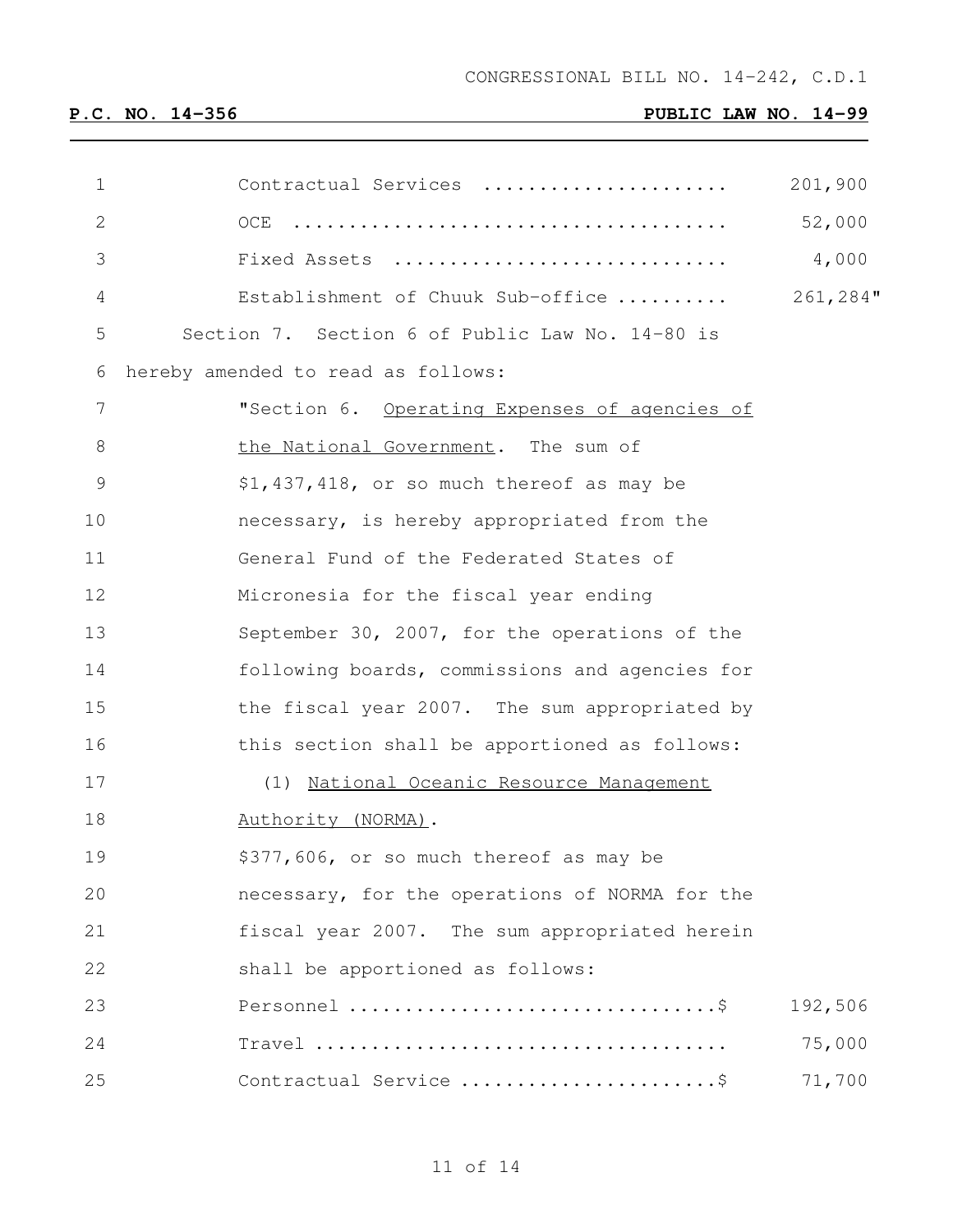CONGRESSIONAL BILL NO. 14-242, C.D.1

| $\mathbf 1$    |                                               | 38,400 |
|----------------|-----------------------------------------------|--------|
| $\overline{2}$ | (2) Board of Regents (COM-FSM).               |        |
| 3              | \$58,000, or so much thereof as may be        |        |
| 4              | necessary, for the operations of the Board of |        |
| 5              | Regents, COM-FSM for the fiscal year 2007.    |        |
| 6              | The sum appropriated herein shall be          |        |
| 7              | apportioned as follows:                       |        |
| 8              |                                               | $-0-$  |
| $\mathsf 9$    |                                               | 41,000 |
| 10             | Contractual Services                          | 10,000 |
| 11             |                                               | 7,000  |
| 12             | Fixed Assets                                  | $-0-$  |
| 13             | (3) Coconut Development Authority (CDA).      |        |
| 14             | \$88,721, or so much thereof as may be        |        |
| 15             | necessary, for the operations of the Coconut  |        |
| 16             | Development Authority for the fiscal year     |        |
| 17             | 2007. The sum appropriated herein shall be    |        |
| 18             | apportioned as follows:                       |        |
| 19             |                                               | 67,721 |
| 20             |                                               | 5,000  |
| 21             | Contractual Services                          | 6,000  |
| 22             |                                               | 10,000 |
| 23             | Fixed Assets                                  | $-0-$  |
| 24             | (4) FSM Banking Board.                        |        |
| 25             | \$152,650, or so much thereof as may be       |        |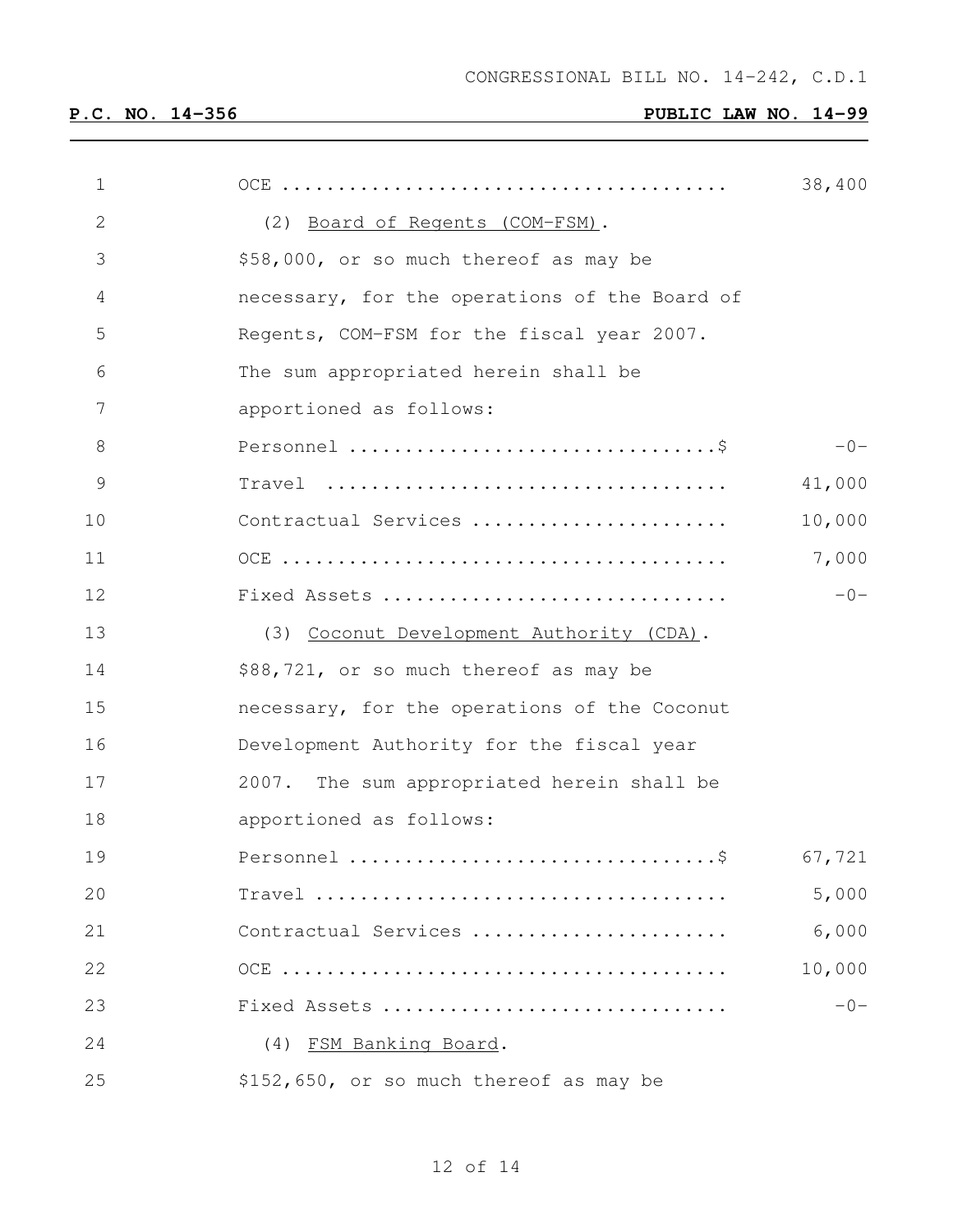| 1            | necessary, for the operations of the FSM      |         |
|--------------|-----------------------------------------------|---------|
| $\mathbf{2}$ | Banking Board for the fiscal year 2007. The   |         |
| 3            | sum appropriated herein shall be apportioned  |         |
| 4            | as follows:                                   |         |
| 5            |                                               | 71,554  |
| 6            |                                               | 30,200  |
| 7            | Contractual Services                          | 18,100  |
| 8            |                                               | 17,996  |
| 9            | Fixed Assets                                  | 14,800  |
| 10           | (5) FSM Postal Services.                      |         |
| 11           | \$660,441, or so much thereof as may be       |         |
| 12           | necessary, for the operations of the National |         |
| 13           | Postal Services for the fiscal year 2007. The |         |
| 14           | sum appropriated herein shall be apportioned  |         |
| 15           | as follows:                                   |         |
| 16           |                                               | 409,041 |
| 17           |                                               | 41,000  |
| 18           | Contractual Services                          | 125,000 |
| 19           |                                               | 85,400  |
| 20           | Fixed Assets                                  | $-0-$   |
| 21           | (6) National Fisheries Corporation (NFC).     |         |
| 22           | \$100,000, or so much thereof as may be       |         |
| 23           | necessary, for the operations of the National |         |
| 24           | Fisheries Corporation for the fiscal year     |         |
| 25           | 2007.<br>The sum appropriated herein shall be |         |